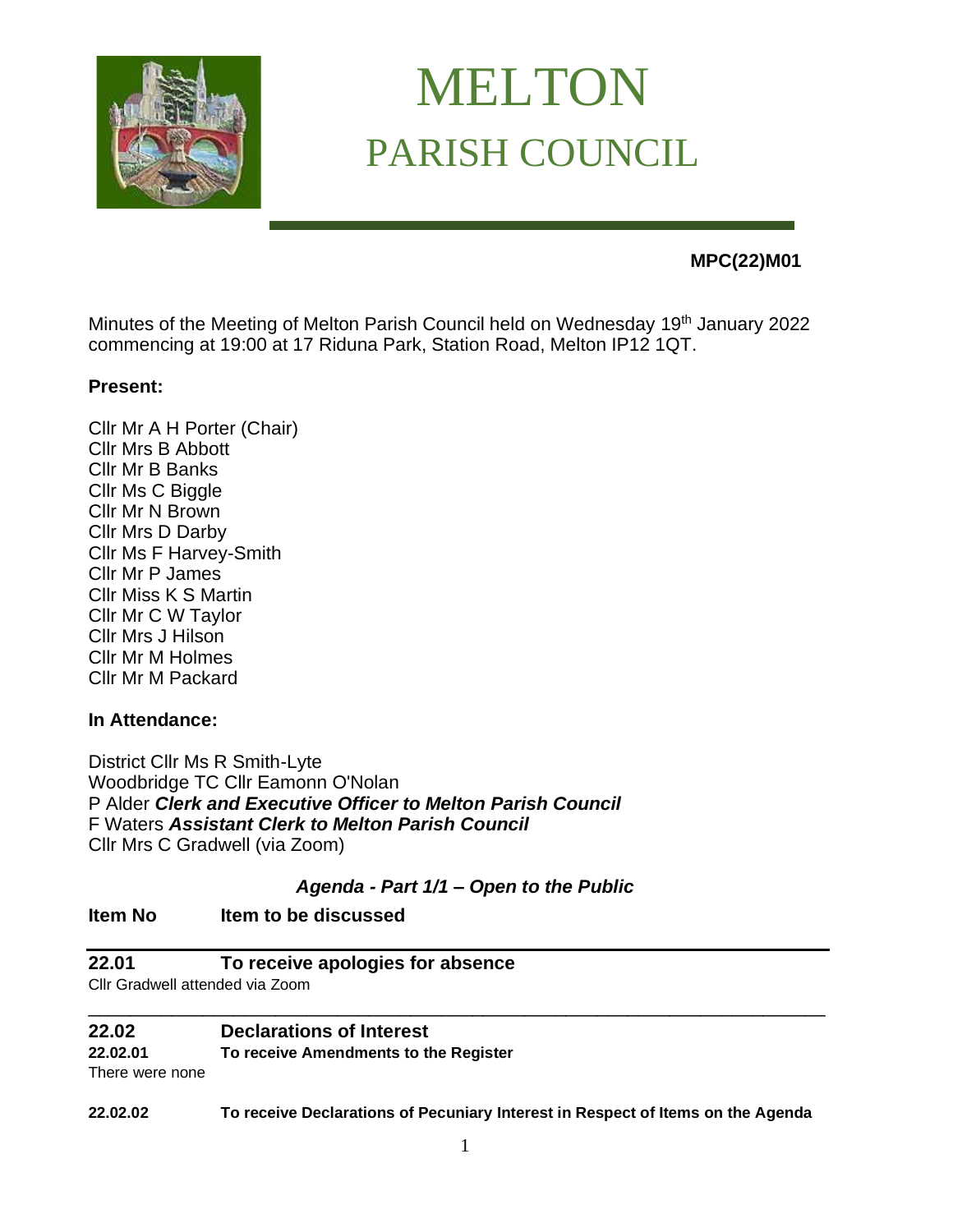# There were none **22.02.03 To receive Declarations of Non Pecuniary Interest in Respect of Items on the Agenda** There were none

**22.02.04 To consider Full / Partial Dispensations for Pecuniary Interests Declared**  There were none

# **22.03 Public Participation Session**

# **22.03.01 To receive a Report from the District Councillor**

Cllr Smith-Lyte gave a verbal report. As a political group they are undertaking audit type activities including looking at receipts for Right to Buy properties and savings from a reduction in Council expenses due to Covid. Planning is very quiet this month and there is no news on the old Council offices. Cllr Smith-Lyte will seek an update.

**\_\_\_\_\_\_\_\_\_\_\_\_\_\_\_\_\_\_\_\_\_\_\_\_\_\_\_\_\_\_\_\_\_\_\_\_\_\_\_\_\_\_\_\_\_\_\_\_\_\_\_\_\_\_\_\_\_\_\_\_\_\_\_\_\_\_\_\_\_\_\_\_\_\_\_\_\_\_\_\_\_\_\_\_\_**

# **22.03.02 To receive a report from the County Councillor**

Cllr Nicoll sent his apologies and there was no report. It was **NOTED** that he has helped to fund the bus shelter refurbishment at Bredfield Road and had been approached to fund remedial work to footpath 22.

**22.03.03 To consider village matters raised by Members of the Public or Councillors**  Cllr Abbott attended the meeting of the Village Produce Association; it was well attended with new faces. They will be at the Fete and their Village Show will be in July.

The Clerk explained that there was a flooding issue at the end of Smithfields. Investigations are ongoing but it is being referred to ESC Planning as there could be an enforcement issue with the surface water management plan associated with Deben Meadows.

#### **22.03.04 To receive a presentation on the Deben Climate Focus Area from Cllr O'Nolan from Woodbridge Town Council**

Cllr O'Nolan gave a short presentation about this initiative to test water samples from the Deben for nitrates and E-coli. The advice was not to swim at Wickham, Easton or Debenham where E-coli was present and that there were high nitrate levels at all sample sites. They are working with Suffolk University and have purchased an incubator so they can carry out regular testing. Should any 'hotspots' be identified then Suffolk University will carry out further tests. It was *AGREED* that Melton Parish Council would get involved and join in with the initiative.

**Proposed by: Cllr Porter** *Seconded by: Cllr Martin* 

# **22.04 To approve the Minutes of the Ordinary Meeting of Full Council held on 17th November 2021**

**\_\_\_\_\_\_\_\_\_\_\_\_\_\_\_\_\_\_\_\_\_\_\_\_\_\_\_\_\_\_\_\_\_\_\_\_\_\_\_\_\_\_\_\_\_\_\_\_\_\_\_\_\_\_\_\_\_\_\_\_\_\_\_\_\_\_\_\_\_\_\_\_\_\_\_\_\_\_\_\_\_\_\_**

It was **RESOLVED** that minutes MPC(21)M07 previously distributed, be received, noted and signed as a correct record by the Chair.

*Proposed by:* Cllr Martin*Seconded by:* Cllr Taylor

# **22.05 To consider co-option to the Council in respect of the vacancy**

The prospective Councillor did not attend so no co-option took place.

| 22.06    | To receive and consider Minutes of Committees                                          |  |
|----------|----------------------------------------------------------------------------------------|--|
| 22.06.01 | Finance Employment and Risk Management (FERM) Committee 8th December                   |  |
|          | 2021                                                                                   |  |
|          | Minutes FRM(21)M05 (Draft) and FRM(21)M05 CONFIDENTIAL (Draft) were received and NOTED |  |
| 22.06.02 | Planning and Transport Committee 1st December 2021                                     |  |
|          | Minutes PLA(21)M08 (Draft) were received and NOTED                                     |  |
| 22.06.03 | Recreation Committee 12th January 2022                                                 |  |
|          | Minutes REC(22)M01 (Draft) were received and NOTED                                     |  |

# **22.07 To consider financial and internal control matters**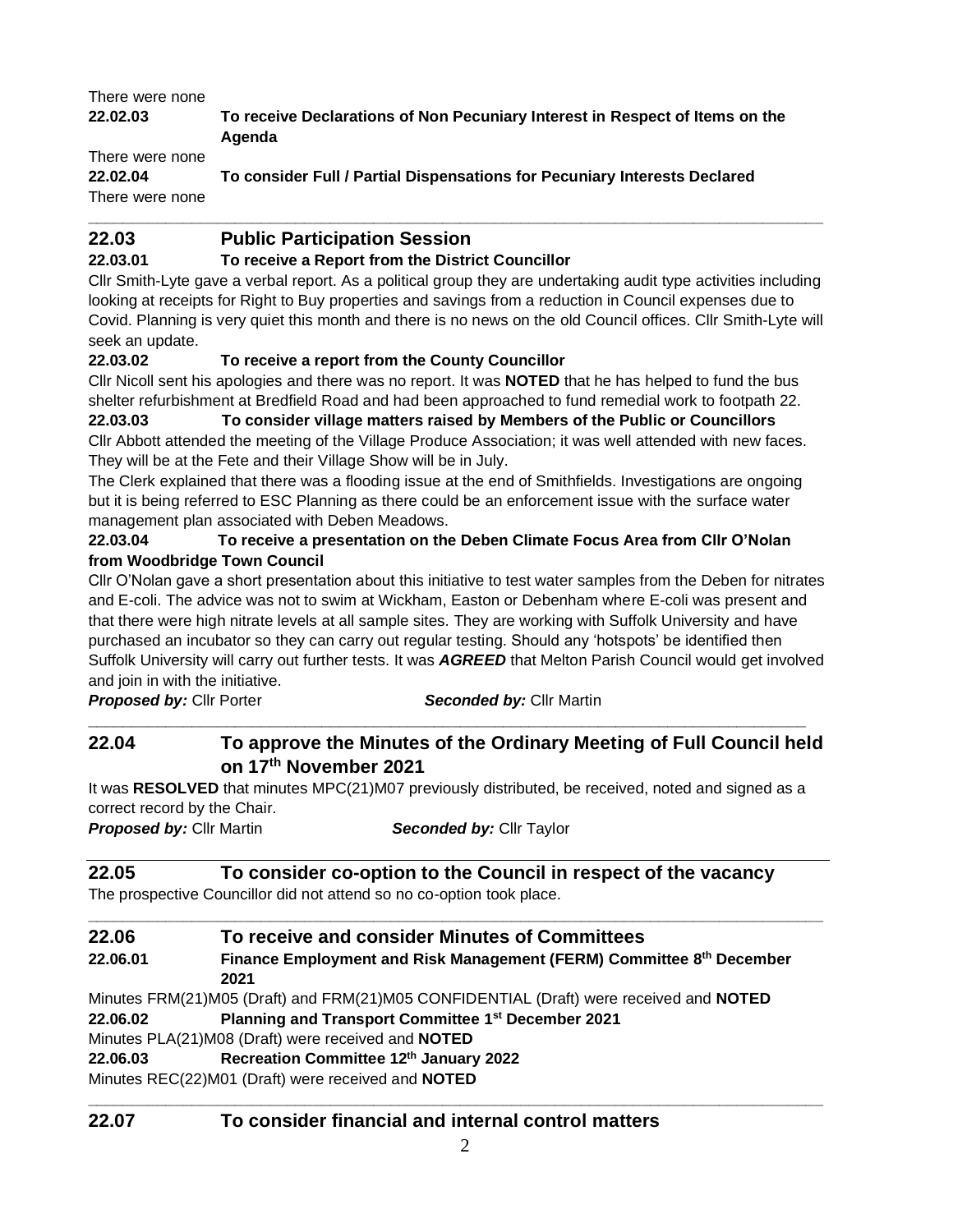### **22.07.01 To receive and consider the financial management reports for the period 1 April 2021 to 31 December 2021**

Papers MPC(22)07.01 and MPC(22)07.01a-k previously distributed were received and considered. As at 31<sup>st</sup> December 2021, income received in the year (less Community Infrastructure Levy monies (CIL)) was £114,099. CIL income received in the year was £106,600. Expenditure so far is £152,817, of which £62,847 has been paid out of CIL and grants. Otherwise expenditure amounted to £89,970 which is 72% of the budgeted expenditure for the year. Cash reserves as at 31st December totalled £627,036. Adding the VAT refund due of £1,148 and deducting the contingent liability for the rent deposit of £5,120 produces a figure for the total liquid assets of £623,064. Of that sum £534,994 relates to CIL monies held as a restrictive reserve, thus giving a general reserve of £88,070. Bank statements were presented, and the Chair verified that the accounts and statements tallied. Councillors were asked to consider how to treat the interest received on the rent deposit account. The Clerk will check the lease agreement and if it is not referenced it was **AGREED** that the interest should be passed to the tenant.

*Proposed by:* Cllr Banks *Seconded by:* Cllr Packard

# **22.07.02 To consider the budget spreadsheet**

Paper MPC(22).07.02 previously distributed was received. It was **AGREED to NOTE** the report.

#### **22.07.03 To consider and adopt the final budget for 2022/23**

Paper MPC(22).07.03 previously distributed was received. It was **RESOLVED** to adopt the Council's budget for 2022/23.

*Proposed by:* Cllr Banks *Seconded by:* Cllr Porter

# **22.07.04 To approve the Precept request for 2022/23**

Paper MPC(22)07.04 previously distributed was received. It was **RESOLVED** to **AGREE** the Precept requirement for 2022/23 of £104,536. Cllr Porter will include a piece about the Precept in the March Melton Messenger.

*Proposed by:* Cllr Brown *Seconded by:* Cllr Banks

# **22.07.05 To consider risk issues**

The [Risk Register](https://melton-suffolk-pc.gov.uk/documents-base/risk-register/) was considered and it was **AGREED** to update the Staffing item to reflect the recent staffing changes and the Governance and Accountability item to reflect that the Clerk now holds the CiLCA qualification. No risk ratings were changed.

#### **22.07.06 To consider update report on Community Infrastructure Levy (CIL) funded projects**

Paper MPC(22)07.06 previously distributed was received. Councillors were asked for feedback on the paper's format for future meetings. The reference to a general contingency reserve was felt to be slightly confusing. The report was **NOTED**.

#### **22.07.07 To approve adding additional Councillors as signatories to the Suffolk Building Society Accounts**

The Clerk reported that at the Full Council meeting on the 5<sup>th</sup> May it was agreed that Cllrs Porter, Gradwell, Martin and Taylor should be the named signatories on these accounts. The Clerk will facilitate ensuring these individuals are on both accounts.

#### **22.07.08 To note the urgent decisions made by the Emergency Decision Making Body (as agreed at the meeting of Full Council on 5th May 2021)**

Paper MPC(22)07.08 previously distributed was received. The report was **NOTED**.

# **22.07.09 Use of the Debit Card**

Paper MPC(22)07.09 previously distributed was received. Cllrs **RESOLVED** to retrospectively **AGREE** the purchase of the hedge strimmer and to increase the purchase limit on the Debit Card to £1k and to amend Financial Reg 6.16 accordingly.

#### **22.07.10 To approve requests from Recreation Committee arising from Recreation Meeting on 12th January 2022**

Paper MPC(22)07.10 previously distributed was received. Members **APPROVED** the proposals from Recreation and **AGREED** that the sign could be purchased at the increased cost and that the Hall Farm Road Sports enhancements should go ahead.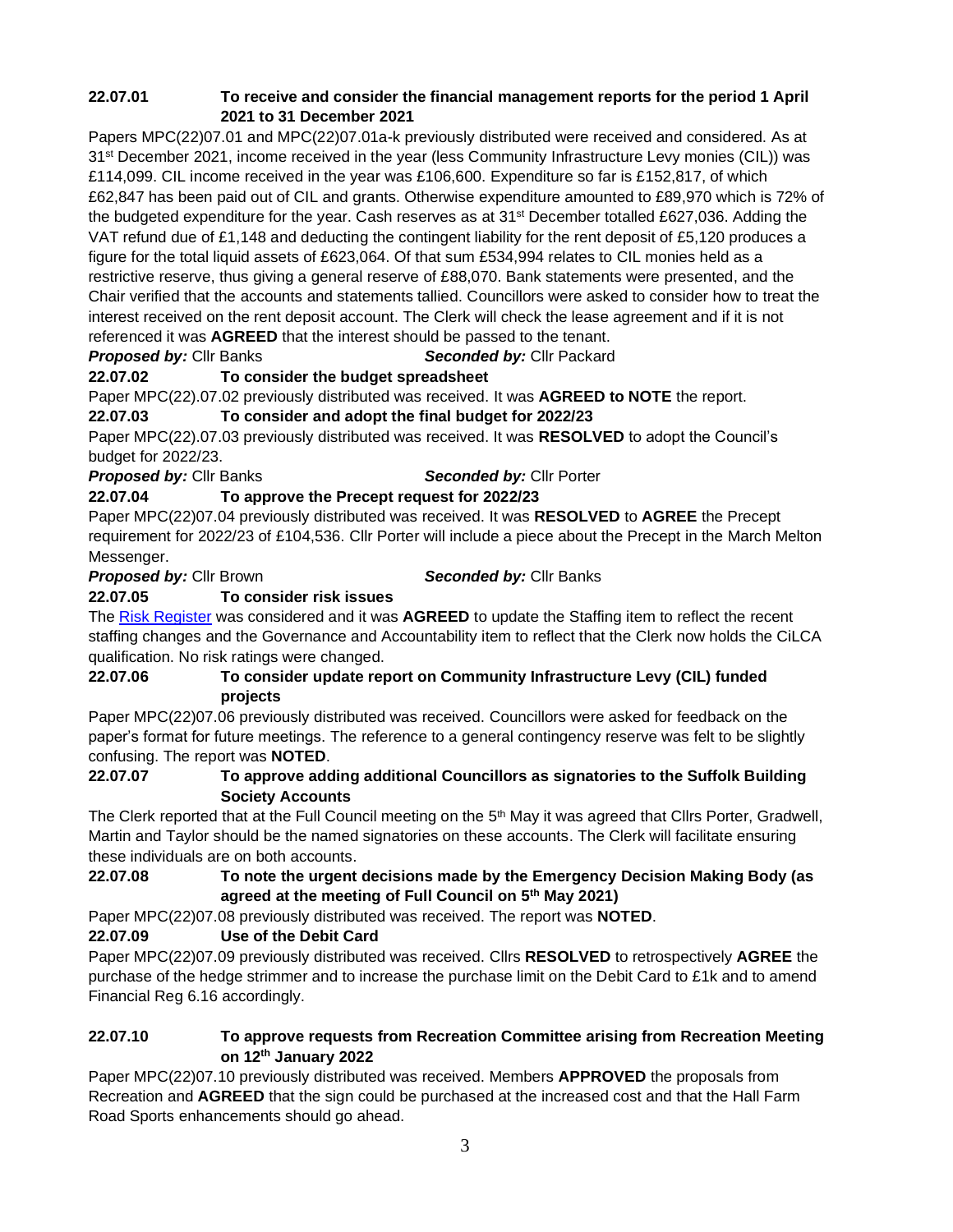#### **22.08 To receive a report on the appointment of the new Assistant Clerk**

Cllr Gradwell reported that there was a lot of interest in the position, and after a robust and comprehensive recruitment process the Assistant Clerk position had been filled and the successful candidate took up the post on the 10th January. The Asst Clerk then introduced herself to the Council and Councillors welcomed her to Melton Parish Council.

**\_\_\_\_\_\_\_\_\_\_\_\_\_\_\_\_\_\_\_\_\_\_\_\_\_\_\_\_\_\_\_\_\_\_\_\_\_\_\_\_\_\_\_\_\_\_\_\_\_\_\_\_\_\_\_\_\_\_\_\_\_\_\_\_\_\_\_\_\_\_\_\_\_\_\_\_\_\_\_\_\_\_\_\_\_** 

# **22.09 To receive an update on the Pavilion Project**

Paper MPC(22.09) previously distributed was received. The Clerk/Cllr Gradwell took Councillors through the proposed options. After discussion it was unanimously **AGREED** that Option 2 (short term, ad-hoc lettings) was the preference. It was also **AGREED** that there would be no charge levied for the public toilet but that it would be locked/open at set times. However, the toilet set up should be done to allow for future charging if feasible. The Clerk also reported that the tenders have gone out to five contractors and responses are due mid February. The provision of external seating is not part of the tender as this is likely to attract ASB.

It was **RESOLVED** to set up a Working Group of Cllrs Porter, Gradwell, James, Darby, Holmes and Biggle to manage the Pavilion Project going forward. Any decisions that need Council approval before a meeting of Full Council takes place can be done by the Emergency Decision Making Body as agreed at the 5<sup>th</sup> May 2021.

#### **<https://melton-suffolk-pc.gov.uk/recreation/pavilion-project/>**

| <b>Proposed by: Cllr Porter</b> | <b>Seconded by: Cllr Harvey-Smith</b> |
|---------------------------------|---------------------------------------|
|---------------------------------|---------------------------------------|

# **22.10 The Queen's Platinum Jubilee event – June 2022**

Cllrs Abbott and Porter reported that St Audry's is hosting an event on Friday  $3<sup>rd</sup>$  June and a resident on The Street is looking to organise a Street Party on the Sunday. Cllr Porter was asked to include a piece in the next Melton Messenger encouraging residents to organise Street Parties and that Suffolk County Council will not be charging for road closures. On Thursday 2<sup>nd</sup> June the flag should be raised at 1pm (Cllr Abbott will write a speech for Cllr Porter) and the Beacon lighting event is at 9.11pm. An oak tree is being donated by East Suffolk Council and a suitable site will be found at the Melton Road Playing Field. A plaque will also be purchased to commemorate the event.

#### **22.11 Jubilee Fete event – June 2022**

Paper MPC(22)11 previously distributed was received. Cllr Biggle reported that several stallholders and participants had confirmed although some regular participants had declined. There will be no donkey/pony rides and the crockery smashing stall is not a good idea because of the mess it creates. Cllr Porter is investigating music providers as Melton Folk cannot attend. It was **AGREED** that a second food offering (pizza) should be sought and 3 portaloos should be hired (1 accessible). Cllr Banks will investigate the profits that remained from the previous fete so these can be used this year. There is £300 allocated to events in the 22/23 budget. It was **RESOLVED** to **AGREE** that a working group will be set up to assist Cllr Biggle with the organisation and running of the fete consisting of Cllrs Gradwell, Porter, Taylor, Darby and Cllr Darby's husband. It is likely that the BBQ will be run by some of the Councillors. **Proposed by: Cllr Porter** *Seconded by: Cllr Martin* 

### **22.12 Statement of Intent to Protect Environment**

Paper MPC(22)12 previously distributed was received. It was **RESOLVED** to **AGREE** that the Statement should be adopted and the following should be added to all agendas "*The Committee shall consider the environmental impacts of all the decisions which it makes in accordance with these terms of reference."* Cllr Smith-Lyte also asked if the Council was aware of the proposed cycling and walking strategy that had a key route passing through Burkes Wood and the Playing Field. The Clerk will investigate further as concerns were raised about a cycle route passing through the woods.